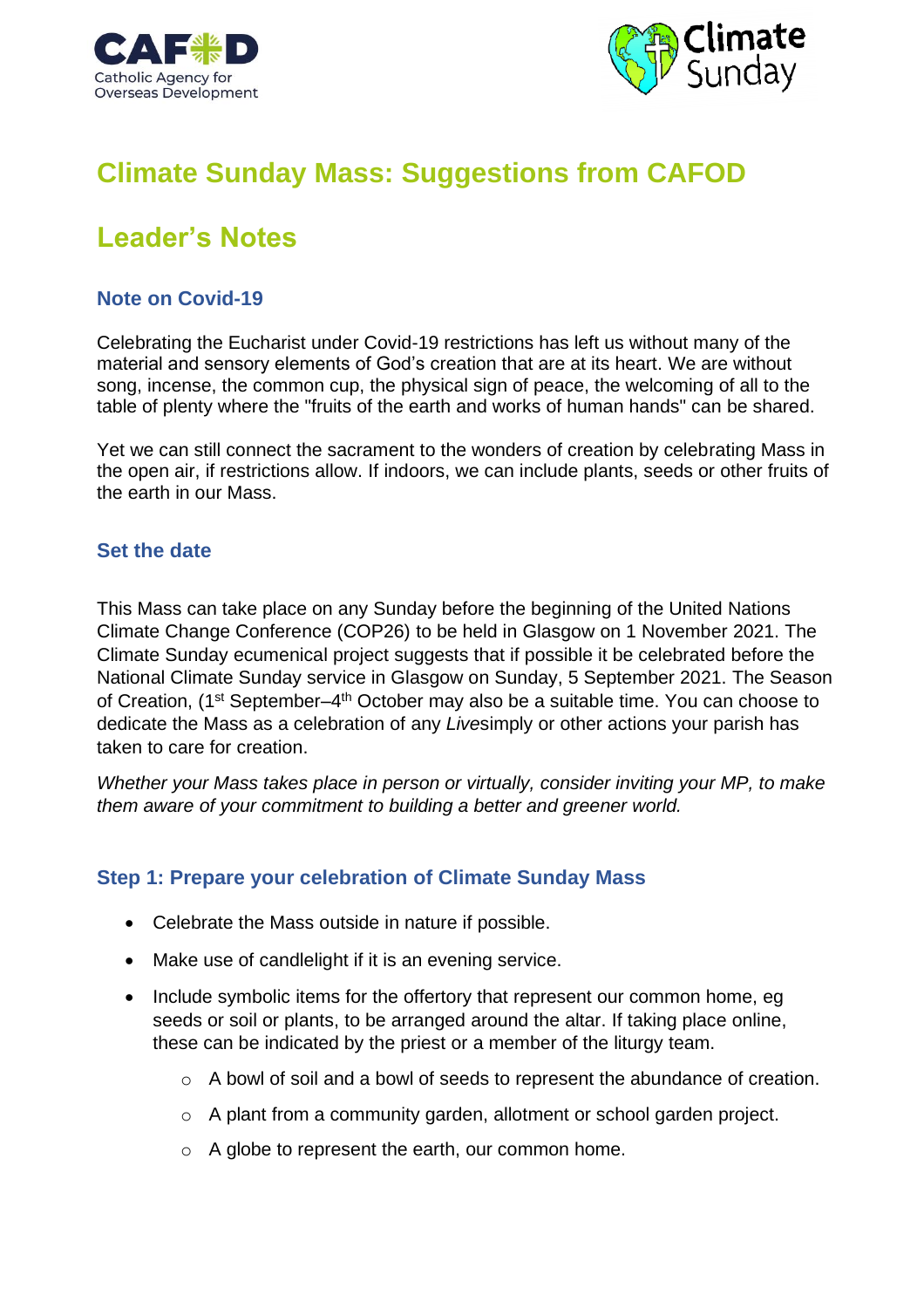- o Photos of your community helping to tackle the climate crisis in any way, however small. Is your parish a *live*simply community? Have you taken steps to become more energy efficient? Have you done any awareness raising of the climate crisis?
- Homily optional resource:

The readings for the Sunday in which the Mass is celebrated should be used. Catholic Climate Covenant and the Integral Faith team provide resources for homilists as well as other materials that can help you integrate the rich insights of *Laudato Si'* and Christian care for creation into Mass. These include highlights from Scripture, readings, quotations from *Laudato Si'*, illustrations, anecdotes, and bulletin notes. Search: catholicclimatecovenant/resources

• Edit and copy the service pages of this Mass to share, or email the link in advance

## **Step 2: Arrange an informal event following Mass**

Set up an opportunity for people to meet and talk after Mass, ideally in person to share refreshments, but if necessary online.

Parishes are often home to diverse communities, so we encourage you to invite different parish groups to the event.

Share thoughts about climate change and our responsibility as Christians to care for Creation. Ask yourselves, what more can I do to help the environment? What more can we do as a parish community? Where does Christian responsibility fit into the climate change debate?

Or set up a climate quiz, which can also work well online.

Find more information on the CAFOD website: cafod.org.uk/climate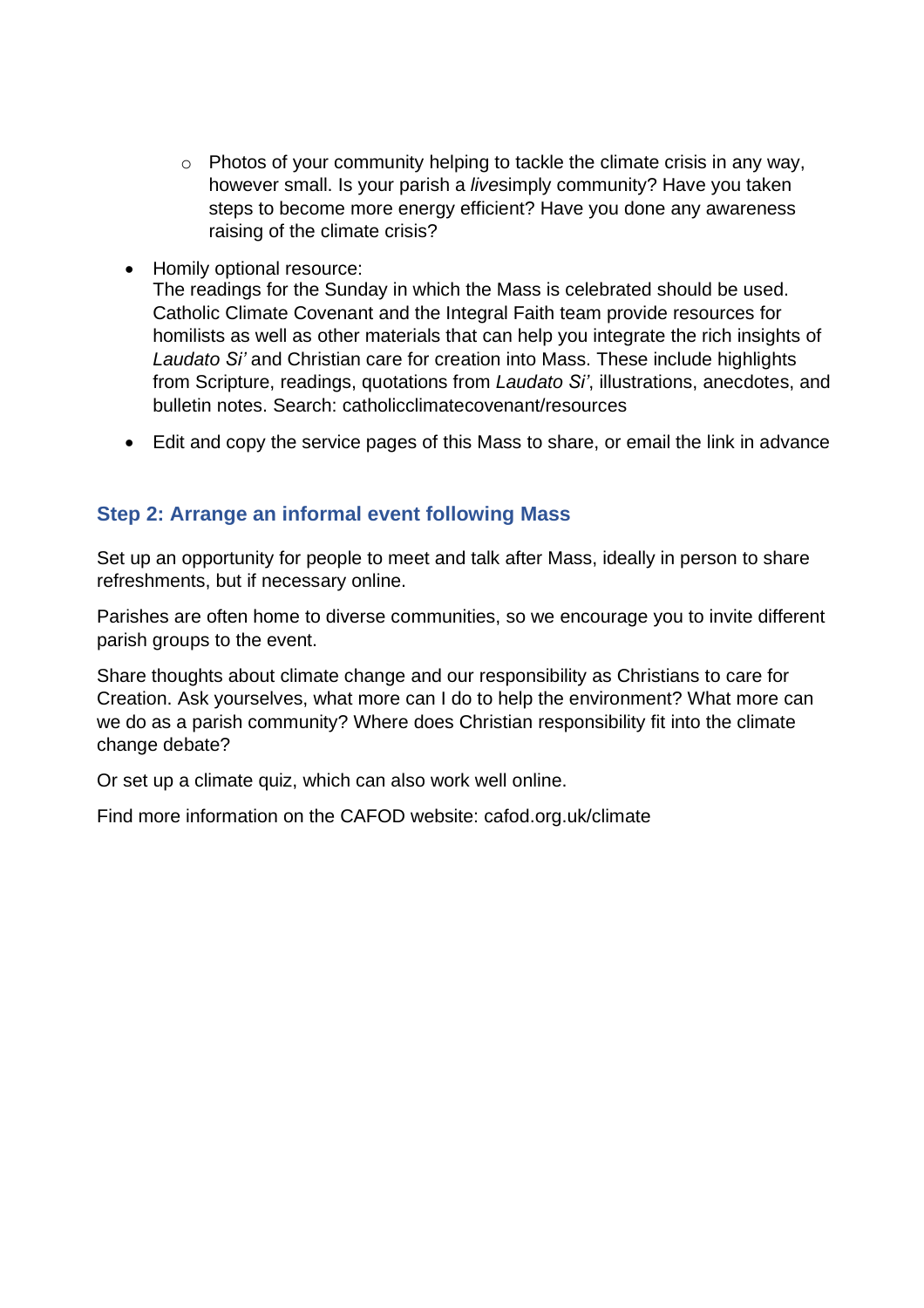



# **Climate Sunday Mass sheet**

Opening hymn suggestions: Praise of the Creator, for example – *How Great Thou Art* or *All creatures of our God and King.*

## Opening reflection: Our world is God's creation

Welcome to today's Creation Celebration. We will give thanks for the gift of God's creation and be reminded that we share it with all life on earth.

Let us begin with a reflection written after the 2018 UN climate meeting in Poland. It presents the concerns of the Church for creation and is taken from *The Ecologist's Breviary*.

The sacrament of the Eucharist, holy Mass, is at the very centre of our Christian life. It gives us a unique opportunity to establish deep communion with God and with all material reality. It is a unique place of encounter of the Divine and the earthly.

Here, we give thanks for all that is good in us and around us. Here, we express our love for the Creator and Lord of the Universe and for the great works that he unceasingly accomplishes. Here, we ask that our thoughts, our hearts, and our senses be renewed so that we can see our neighbour and nature as God does. Here, at last, we ask forgiveness for the evil and sin that destroy the divine harmony of the world.

*(Adapted from 'The Ecologist's Breviary' by Zdzislaw Kijas OFM Conv, Katowice 2018.)*

## Introduction to the Penitential Act

Our earth is not a paradise, but it is not a "valley of tears and despair" either. It is a great gift for us, but also a huge task.

Let us ask, therefore, honestly: how do I care for the world in which we live? Do I want it to be beautiful and rich in various forms of life? How do I behave towards nature, towards plants and animals? Do I know the dangers that other creatures suffer from my careless behaviour? Let us ask our good Lord for His mercy.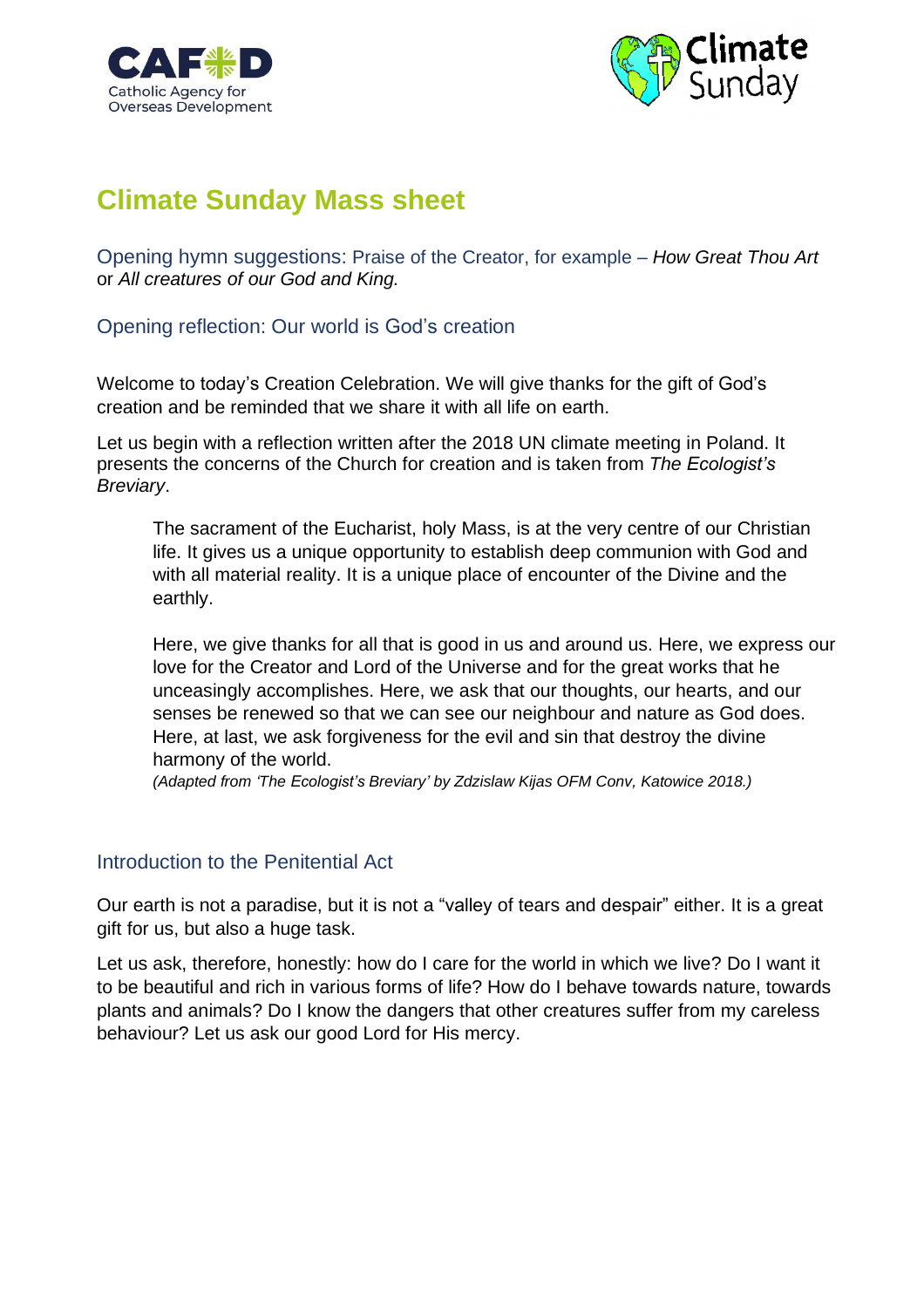Lord, who created the whole world and constantly fill it with your presence, have mercy on us.

## **Lord, have mercy.**

Christ, who, through the Cross and your saving work, have united heaven with the earth, have mercy on us.

## **Christ, have mercy.**

Lord, who have prepared a new heaven and a new earth for us, have mercy on us.

## **Lord have mercy.**

## **Collect**

*Let us pray:* Almighty God, Creator and Lord of the world, you have blessed the whole creation and made humanity its guardian. Let all your children in spirit and truth rejoice with you. Through Christ our Lord.

### **Amen***.*

## **Homily**

## Prayers of intercession

With Saint Francis of Assisi, patron of ecologists, let us bring before the Lord our requests for all of us gathered here, for the Church and for the whole world:

We pray for the Church: that she may be a beacon of hope throughout the world, reminding us all of our responsibility to care for and protect God's precious gift of creation. *Lord, in your mercy...*

We pray for the world, our common home: that through God's grace we may hear its cry for the damage done and be moved to protect it for future generations to enjoy. *Lord, in your mercy...*

We pray for those people who are already facing droughts, floods and storms: that God may grant them strength and hope for the future as they work to adapt to the changing climate. *Lord, in your mercy...*

We pray for our parish and our local community: that through the grace of God we may hear the urgent cry of the earth and of the poor and be inspired to respond at this crucial time. *Lord, in your mercy...*

### *Conclusion to intercessions:*

Let us bring before the Lord the prayers that lie in each of our hearts as we listen to the cry of the earth and the cry of the poor. [Pause] *Lord, in your mercy…*

We ask for the prayers of Mary, our mother and Queen of Creation, as we say: **Hail Mary**…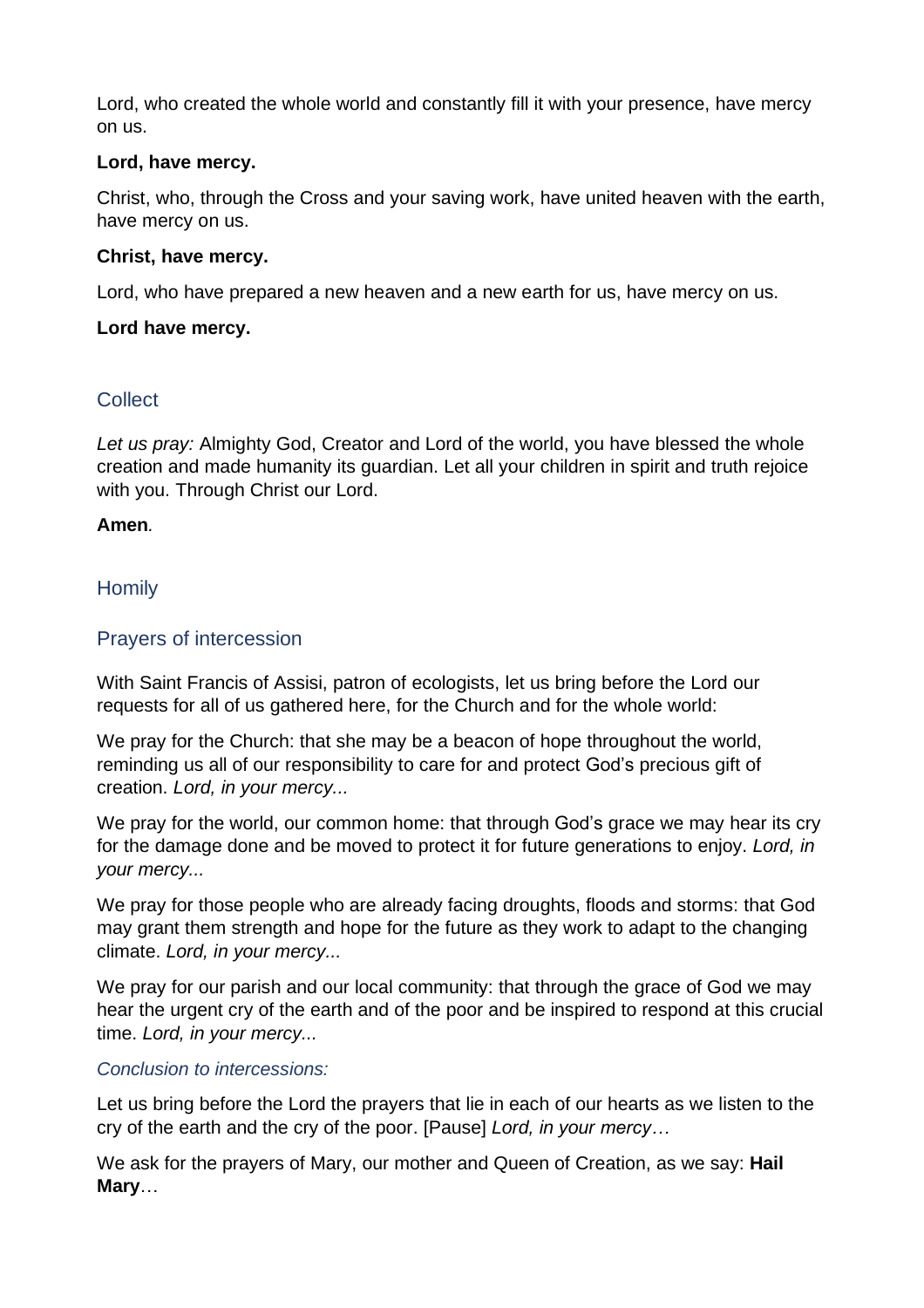God, source of all goodness, we call you Creator; you have made our wonderful world out of nothing and constantly keep it alive. Help us to be full of care and grateful for our home received from you as a gift. May we work to keep this, our common home, filled with peace and justice.

Through Christ our Lord.

**Amen.**

Offertory hymn suggestions: Gifts of the earth, for example *– Blessed be God.*

Prayer over the gifts

Lord God, accept our gifts: the fruit of the earth and work of human hands. Teach us to be humble and grateful for the great things you do among us.

Through Christ our Lord. **Amen**.

### Introduction to the Our Father

Together with all creation, which in its own way loves its Lord and Creator; together with the whole Church celebrating the Eucharist in different places around the world, let us pray as Christ the Lord has taught us:

### **Our Father…**

### Invitation to exchange the sign of peace

*(If indoors, and covid rules are in place, we are invited to extend a non-contact greeting: turn to each other with palms together in prayer, or with the right hand over the heart.)*

Peace is God's gift, both peace with God the creator and peace with all creation. May our gesture be the expression of this gift. Let us give one another a sign of peace.

*(Or, if celebrating outdoors, we are invited to bow and touch the earth, with these words:)*

Peace is God's gift, both peace with God the creator and peace with all creation. May our gesture be the expression of this gift. In absence of the physical sharing of peace, we invite you to touch the common ground on which we stand.